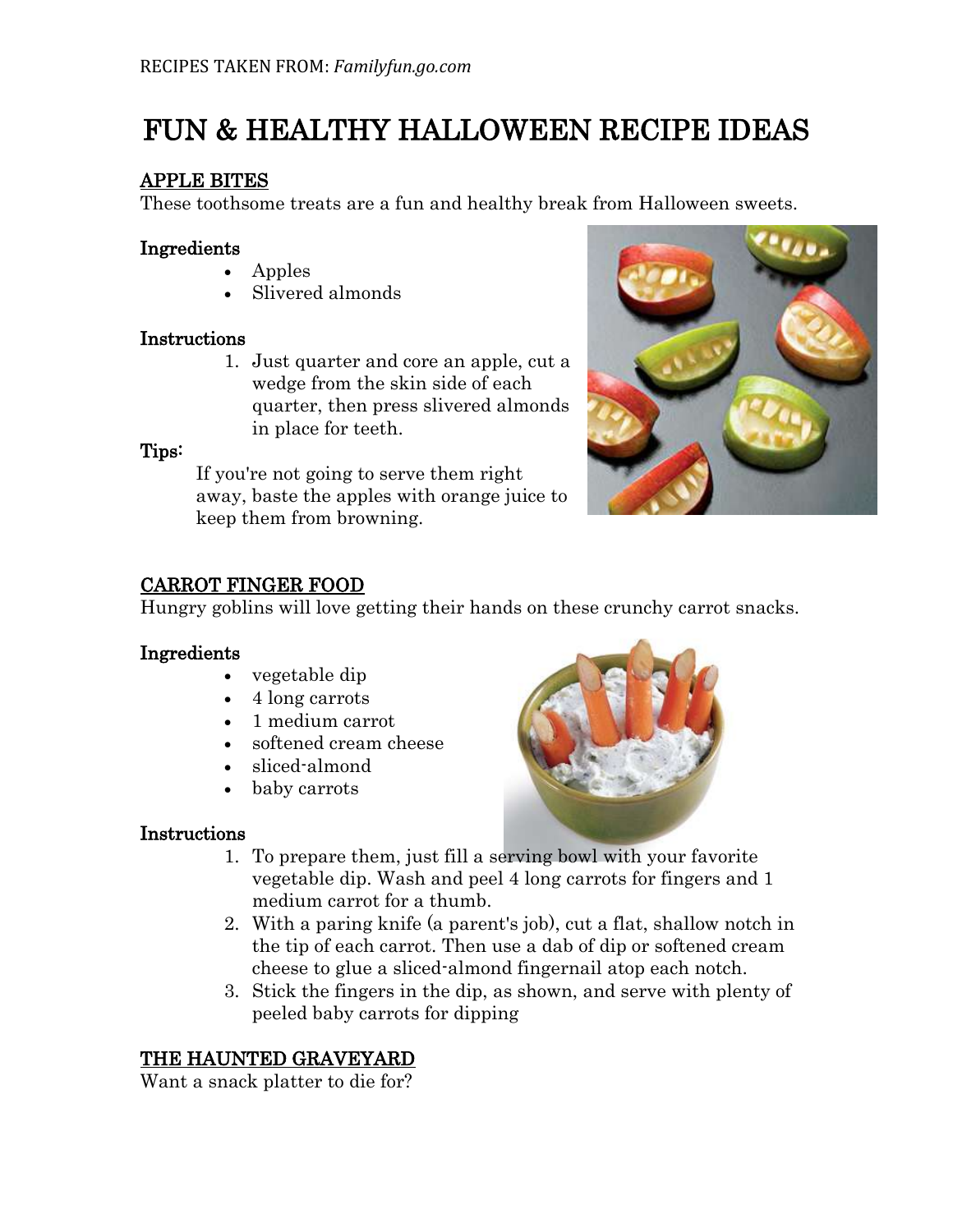## Ingredients

- 1/2 cup fresh spinach
- 10 ounces hummus
- Vegetables (we used broccoli and celery)
- Pretzels
- Hard-boiled eggs
- Crackers
- Black olives
- Edible marker
- Carrot sticks

# Instructions

- 1. In a food processor, puree the spinach and hummus.
- 2. To make the boiled-egg ghosts, cut slits and insert black-olive facial features. Use an edible marker to turn crackers into tombstones.
- 3. Mound the dip on a tray and top it with veggie trees, a pretzel fence, boiled-egg ghosts, and cracker tombstones.

# CHEESY FINGERS

#### Ingredients

- Mozzarella string cheese
- Green bell pepper
- Cream cheese

# Instructions

- 1. Wearing plastic gloves or sandwich bags over your hands to keep the cheese as smudge-free as possible, use a paring knife (parents only) to cut each string in half and then carve a shallow area for a fingernail just below the rounded end of each half.
- 2. Mark the joint right below the nail as well as the knuckle joint by carving out tiny horizontal wedges of cheese, as pictured.
- 3. For the fingernails, slice a green bell pepper into 3/8-inch-wide strips. Set the strips skin side down on your work surface and trim the pulp so that it's about half as thick. Then cut the strips into ragged-topped nail shapes and stick them in place at the ends of the fingers with dabs of cream cheese.